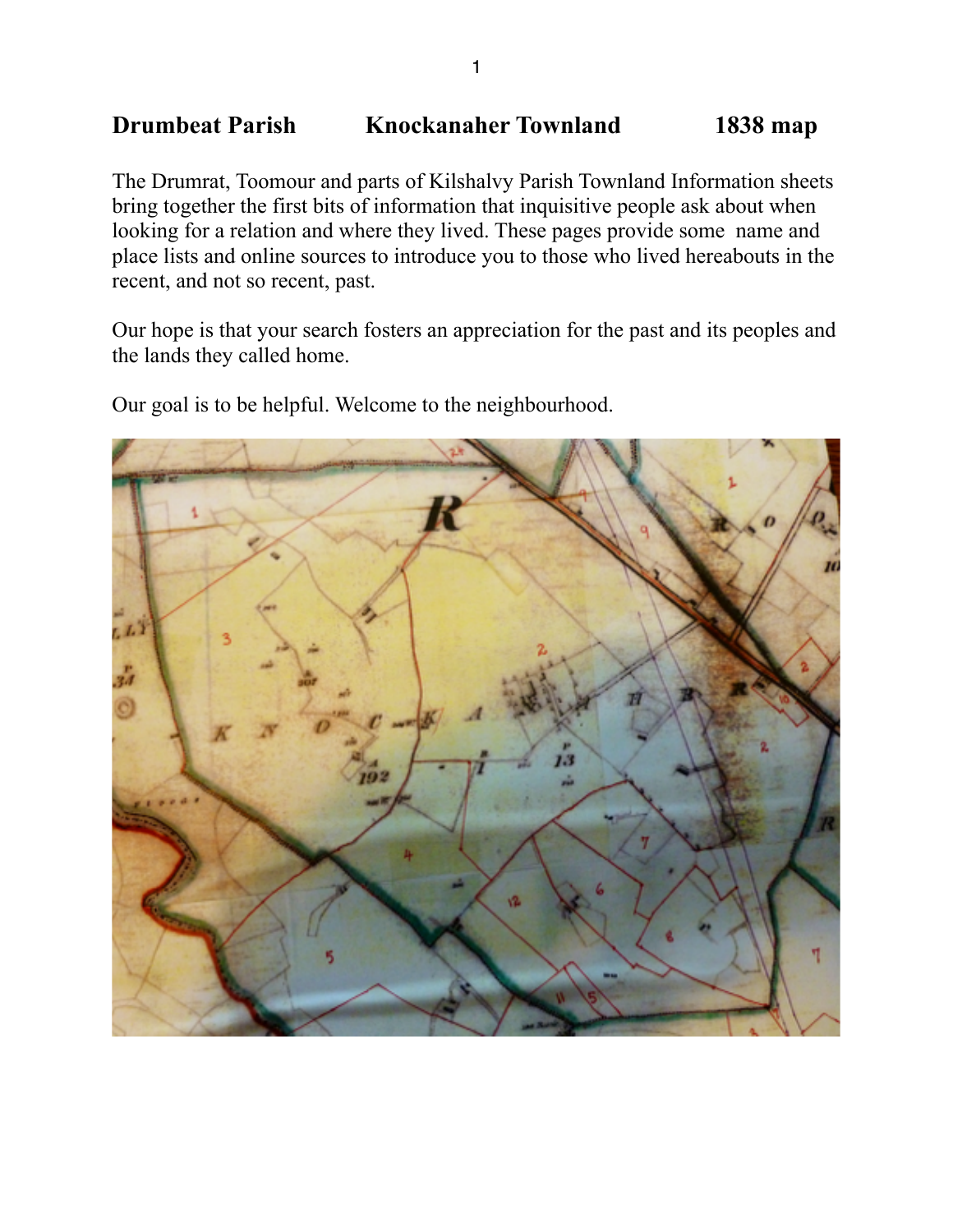The red numbers in the map note the specific Griffith's Valuation (GV) fields/parcels of land. See the GV list for this town land below to match with tenants and owners holding these fields in 1857.

Lands boundaries have been redone since over the years, and of course land has changed hands. Information from the Land and Tenant Rate books at the Valuation Office will be a good source for more information about the people living on and working the land after this 1857 information. See the section below re Valuations.

We begin with the Down Survey of Ireland and other descriptive information about the townland below to get our bearings. Some sheets may contain estate records we were able to locate to give names of tenants early in the 1800s. We move on to the Tithe Applotment listings which tell us the heads of families in the town land in 1833. The Census records of 1901 and 1911 tell us who was in the houses in the townland on Census night. By visiting and searching other web sites, URL addresses provided, you may be able to track people via church records and civil records of births, marriages and deaths. Hint: The more information you have before searching, the better.

# **The Down Survey of Ireland**

Taken in the years 1656-1658, the Down Survey of Ireland is the first ever detailed land survey on a national scale anywhere in the world. The survey sought to measure all the land to be forfeited by the Catholic Irish in order to facilitate its redistribution to Merchant Adventurers and English soldiers. For more information and to view the maps, go to <http://downsurvey.tcd.ie/index.html>and explore the site.

### **Townland of KNOCKANAGHER**

**Down Survey Name:** Knockmayer & Tullaghmore **1641 Owner(s):** McDonnogh, Roger (Catholic) **1670 Owner(s):** Taaffe, Theobald earl of Carlingford (Catholic) **County:** Sligo **Barony:** Corran **Parish:** Drumratt **Profitable land:** 91 plantation acres **Forfeited:** 91 plantation acres

## **The Ordnance Survey Name Book John O'Donovan 1836**

John O'Donovan (1806-1861) led the Ordnance Survey project collecting information about the topography of Ireland. The work was carried out by sundry surveyors visiting every parish in Ireland. O'Donovan wrote the place name reports based on the data the surveyors collected.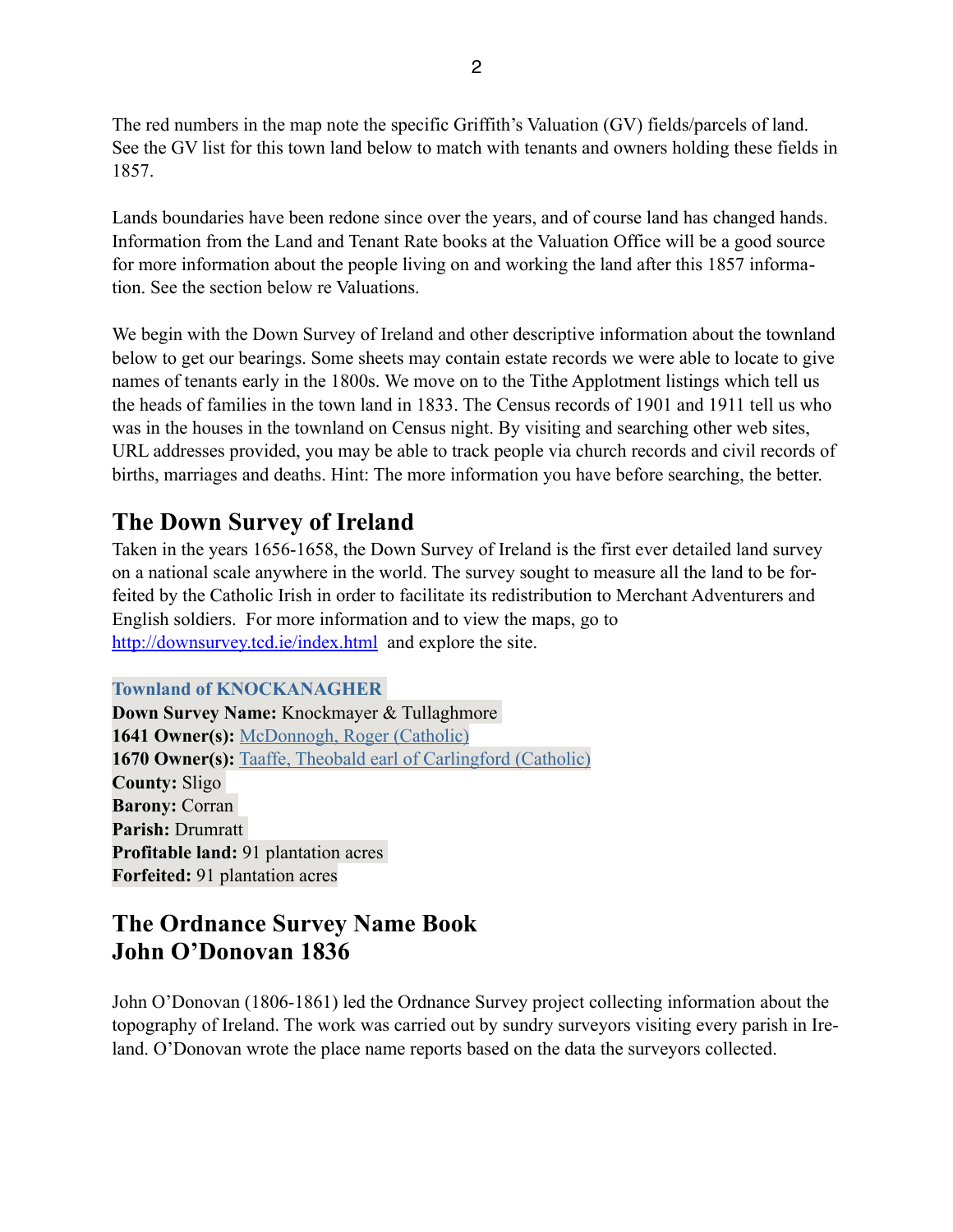For more information: http://www.askaboutireland.ie/reading-room/history-heritage/irish-genealogy/what-is-griffiths-valuati/

**Knockanaher Townland** Cnoc (Croc) a neatair, hill of the boat. The north end of the townland is called Tullymore by the inhabitants.

Situated on the W. side of the parish, on the N. and S. sides of the road from Ballymote to Boyle, about three and a half miles S. of the former place. It is bounded on the N. by Berocash and Carrickrathmullin; on the E. by Rooskymore and Rooskybeg; on the S. by Knocknagower and on the W. by the Parish of Kilshalvey.

This townland contains 192 acres of which 137 are cultivated and 55 of bog. The proprietor Thomas Jones Esq. has granted to the tenantry a lease of one life or 21 years at the yearly rent of 1 pound 10s per acre. County Cess is paid by the acre and generally amounts to 1/10. The soil is a red heavy earth and the general produce are oats, flax and potatoes. There is one good farm house near the centre of the townland and a hill on which there is a Trigi. station 307 feet above sea level.

### **Townland Place names**

Knockanaher / **Cnoc an Eathair (192**—39)

 Knockinaher, Knockenahir, *CPR* 331b (1617), Knockanaer, *Str* 168, Knockanaer, *Str* 189, ? Knocanurhar, *Cen*., K:anay, *HD*, Knockanahir, *Co. Map/OSNB*

This information from **"The Placenames of Corran,"** by Nollaig O Muraile, given in a lecture at the 2008 Ballymote Heritage Weekend.

**Sources cited: Tax.**: Ecclesiastical Taxation, 1306; **F:** Fiants of Tudor Sovereigns (searched selectively); **CPR:** Calendar of Patent Rolls of James I; **Str:** Strafford's Inquisition, 1635 (from Wood-Martin's *Sligo*); **DS:** Down Survey, c 1655 (most citations taken from OSNB); **Cen.:** 'Census' of Ireland, c. 1659; **HMR:** Hearth Money Roll for Co. Sligo, 1665 (ed. MacLysaght); **HD:** Hiberniae Delineatio (al. Petty's Atlas), publ. 1685 (but engraved c 1663); **OSBN**: Ordnance Survey Parish Namebooks, 1837 (consulted - especially for evidence of Irish forms collected from native speakers of the language).

### **Population, landowners and tenants**

### **Population figures for this townland 1841-1901**

|         |    | 1841 1851 1861 1871 1881 1901 |    |
|---------|----|-------------------------------|----|
| 137 120 | 97 | 112 103                       | 38 |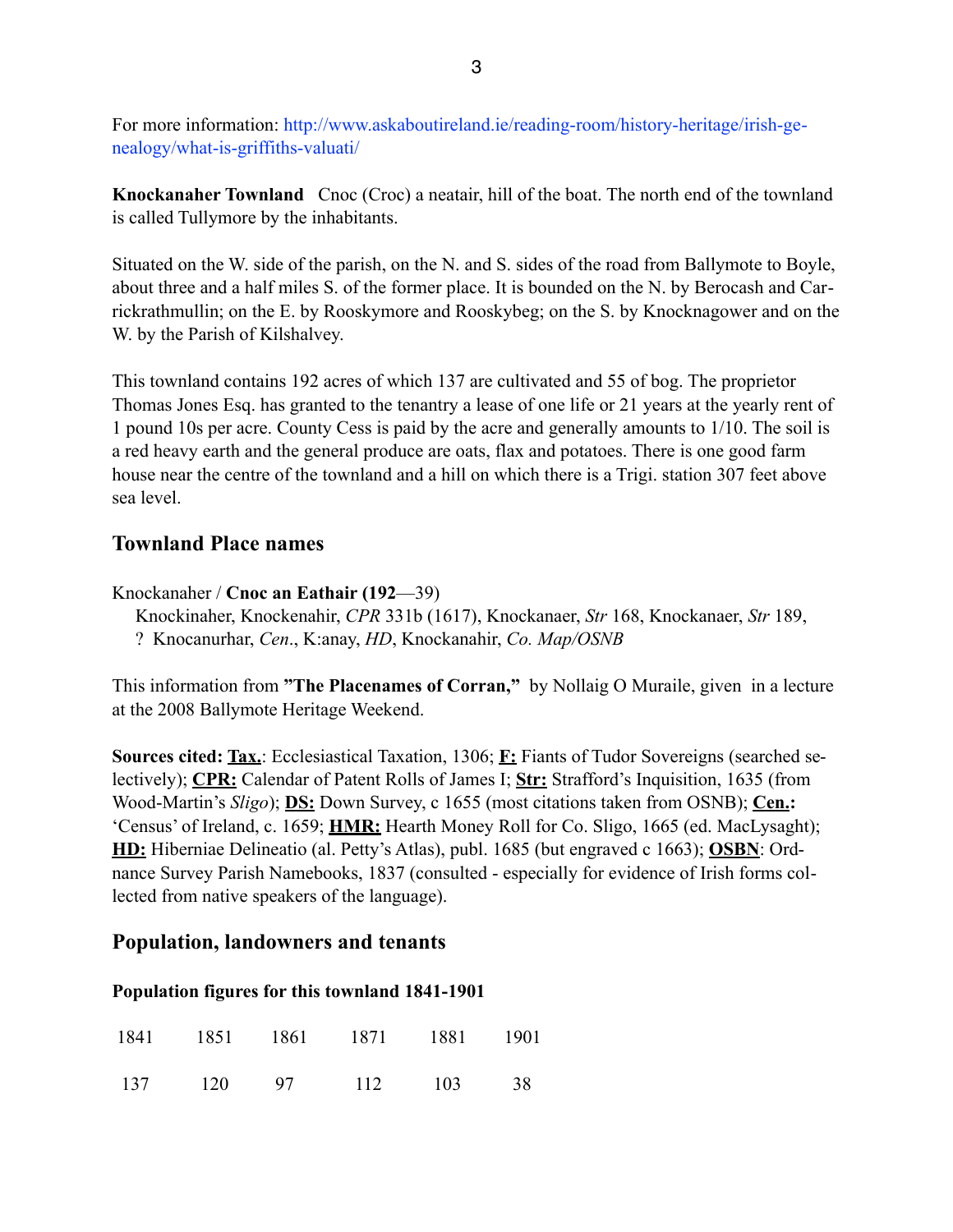# **SLIGO TITHE APPLOTMENT BOOK Parish listings**

Below are the names of heads of families in the Toomour and Drumbeat parishes in 1833-4.

The Tithe Applotment Books are records compiled between 1823 and 1837 to determine the amount which occupiers of agricultural holdings over one acre should pay in tithes to the Church of Ireland. We recommend a visit to the sites below for more information.

<http://titheapplotmentbooks.nationalarchives.ie/search/tab/home.jsp> <http://titheapplotmentbooks.nationalarchives.ie/search/tab/about.jsp> <http://titheapplotmentbooks.nationalarchives.ie/search/tab/aboutmore.jsp>

**Knockanaher Townland**, Drumrat Parish, Co. Sligo 1833

[Conlon](http://titheapplotmentbooks.nationalarchives.ie/reels/tab//004587435/004587435_00148.pdf), [Martin](http://titheapplotmentbooks.nationalarchives.ie/reels/tab//004587435/004587435_00148.pdf) [Conlon](http://titheapplotmentbooks.nationalarchives.ie/reels/tab//004587435/004587435_00148.pdf), [Martin](http://titheapplotmentbooks.nationalarchives.ie/reels/tab//004587435/004587435_00148.pdf) [Healy,](http://titheapplotmentbooks.nationalarchives.ie/reels/tab//004587435/004587435_00148.pdf) [Kitty](http://titheapplotmentbooks.nationalarchives.ie/reels/tab//004587435/004587435_00148.pdf) [Mcmanumny, John](http://titheapplotmentbooks.nationalarchives.ie/reels/tab//004587435/004587435_00148.pdf) [Mcmanumny, John](http://titheapplotmentbooks.nationalarchives.ie/reels/tab//004587435/004587435_00148.pdf) [Mcmanumny, John](http://titheapplotmentbooks.nationalarchives.ie/reels/tab//004587435/004587435_00148.pdf) [Mcmanumny, John](http://titheapplotmentbooks.nationalarchives.ie/reels/tab//004587435/004587435_00148.pdf)

More information may be found at the National Archives Genealogy Website. Access the Census [Records for 1901 and 1911 and many other informative sites at http://www.genealogy.nation](http://www.genealogy.nationalarchives.ie)alarchives.ie

# **Parish Online Resources**

Diocese of Achonry | County of Sligo Variant forms of parish name: Keash [includes townlands] in Drumrat and Toomour]

This website contains images from the National Library of Ireland's collection of Catholic parish register microfilms. The registers contain records of baptisms and marriages from the majority of Catholic parishes in Ireland and Northern Ireland up to 1880. Go to<http://registers.nli.ie/about> These are incomplete but you may be surprised!

[Other online resources for other denominations may be found at https://www.familysearch.org/](https://www.familysearch.org/wiki/en/County_Sligo,_Ireland_Genealogy#Church_Records) wiki/en/County\_Sligo, Ireland\_Genealogy#Church\_Records

# **Griffith's Valuation 1857**

County of Sligo, Barony of Corran, Union of Boyle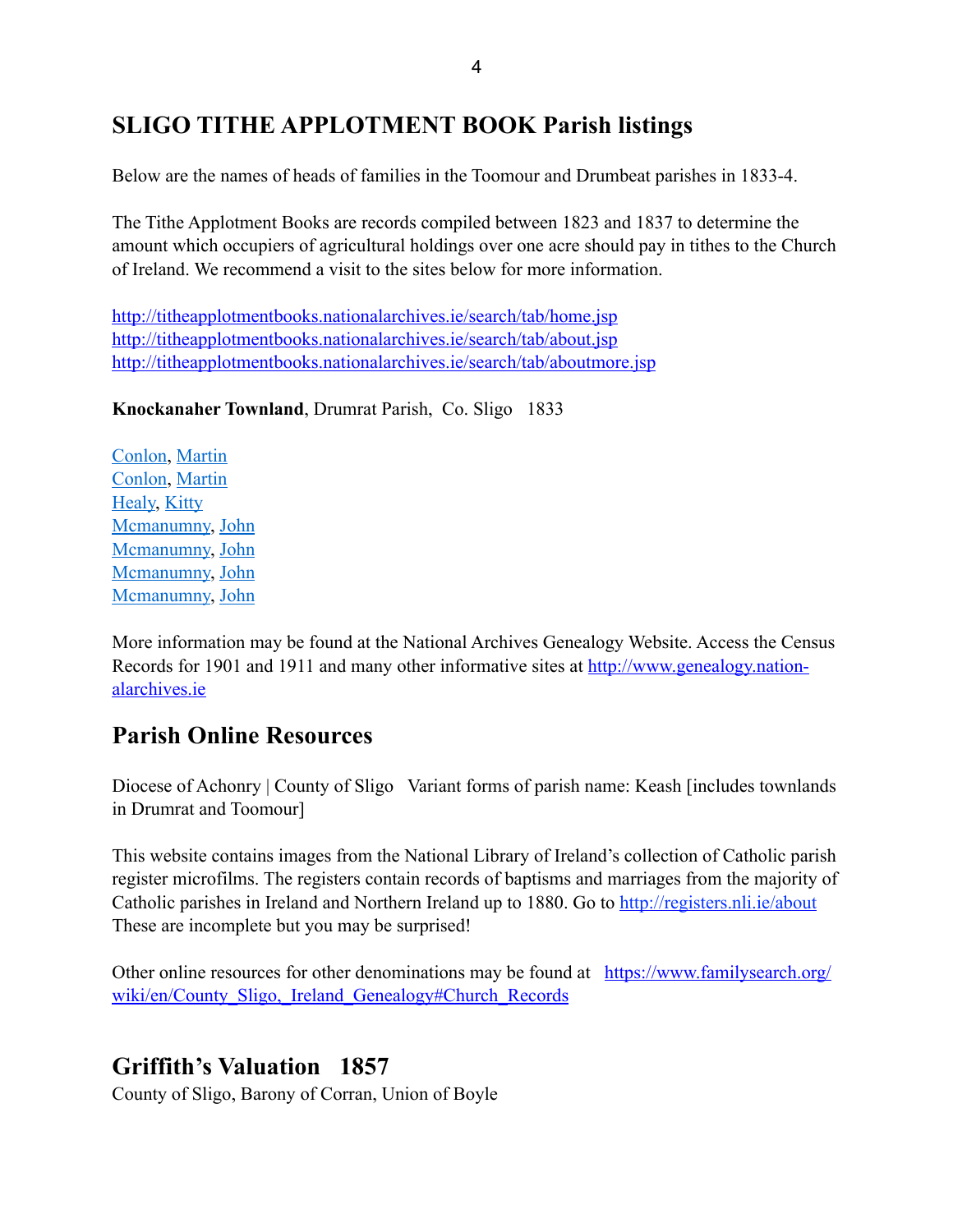Griffith's Valuation is the name given to the Primary Valuation of Ireland, a property tax survey carried out in the mid-nineteenth century. The survey involved the detailed valuation of every taxable piece of property and published county-by-county between 1847 and 1864.

The information with tenant and owner names for this town land is below. You can see the rest by going to the page on the GV site.

Explore Griffith's Valuation online at these sites:

<http://www.askaboutireland.ie/griffith-valuation/index.xml>

<http://www.askaboutireland.ie/reading-room/history-heritage/irish-genealogy/>

[http://www.askaboutireland.ie/reading-room/history-heritage/irish-genealogy/what-is-griffiths](http://www.askaboutireland.ie/reading-room/history-heritage/irish-genealogy/what-is-griffiths-valuati/)valuati/

Looking for more about properties? See the Valuation's Office web site at [http://www.valoff.ie/en/Archives\\_Genealogy\\_Public\\_Office/](http://www.valoff.ie/en/Archives_Genealogy_Public_Office/) 

Follow the links. Some material is online, other information is digitized at their office to view.

#### **Knockanaher Townland** Page 39 (*Ord. S*. 39)

| Tenant |              |                       | Owner                | Holding                      |  |
|--------|--------------|-----------------------|----------------------|------------------------------|--|
|        |              |                       |                      | Land, house, offices or land |  |
| 1      | a            | Thomas McGowan        | Jones<br>Thomas      | Land, house and offices      |  |
| 2      | a            | John McMenamny, sen., | Same                 | Land, house and offices      |  |
| 3      |              | John McMenamny        | Same                 | Land                         |  |
|        | a            | Patrick Killoran      | John McMenamny, sen. | House                        |  |
|        | b            | James Killoran        | same                 | House                        |  |
|        | $\mathbf{c}$ | Michael Keenan        | same                 | House                        |  |
|        | d            | Andrew Hannan         | same                 | House                        |  |
| 4      | $a\}$        | <b>Francis Cauley</b> | John McMenamny, sen. | Land, house and offices      |  |
| 5      | }            | $\epsilon$            |                      | Land                         |  |
| 6      | a            | Patrick Kielty        | Same                 | Land, house and offices      |  |
| 7      | a            | Roger Savage          | Same                 | Land, house and offices      |  |
| 8      | a            | Thomas Henry          | Same                 | Land, house and offices      |  |
| 9      | a            | Bryan Dwyer           | Same                 | Land, house and offices      |  |
|        | b            | Hugh Conlon           | Same                 | Garden and house             |  |
| 10     | a            | Peter Walsh           | Same                 | Land and house               |  |
| 11     |              | Mark Marley           | Same                 | Land                         |  |
| 12     | a            | Martin Gallagher      | Same                 | Land, house and offices      |  |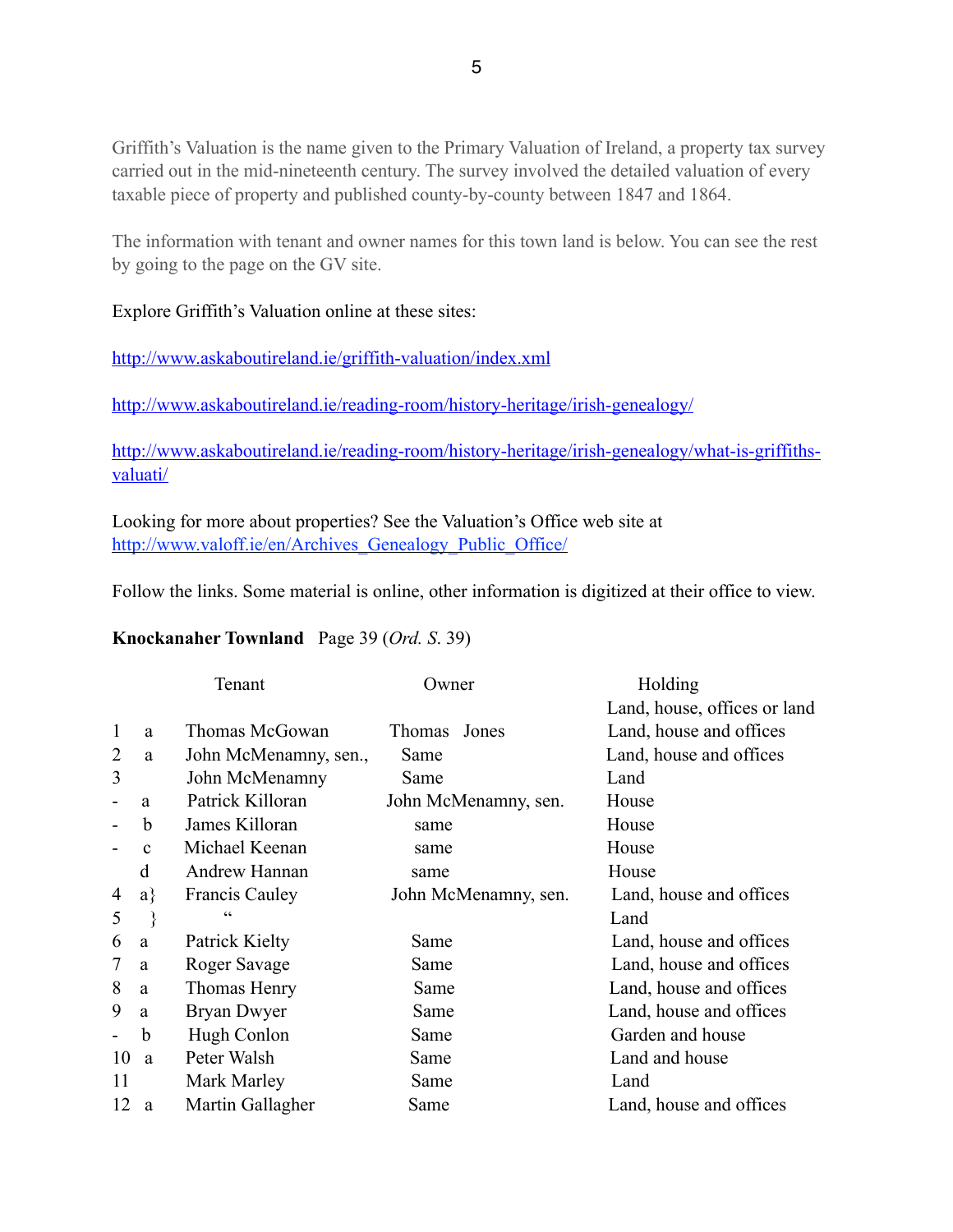# **Census of Ireland**

Census pages may be accessed through The National Archives of Ireland.

This is the home page: <http://www.census.nationalarchives.ie>

We recommend reading the information available to become familiar with the records. We only provide names, ages and the briefest of other information. The Census pages has more about individuals and families and their houses and land.

### **Ireland Census 1901**

### **Co. Sligo Knockanagher TL, Drumrat Parish, DED Drumrat, Boyle Poor Law Union**

Occupants and houses (private dwellings/buildings). Ages as given in Census.

|                |                    | <b>House 1</b> Stone Thatch 2 rooms 1 Outbuilding Bernard Davey is the landholder. |  |  |  |  |
|----------------|--------------------|------------------------------------------------------------------------------------|--|--|--|--|
| Davey          | Bernard 68<br>Mary | Head of family Agricultural Laborer<br>59<br>Wife                                  |  |  |  |  |
|                | Thomas 24          | Son All are Ag Labourers None are married                                          |  |  |  |  |
|                | John               | 22 Son                                                                             |  |  |  |  |
|                |                    | James 18 Son                                                                       |  |  |  |  |
| Kealty         |                    | Bridget 6 Granddaughter Scholar                                                    |  |  |  |  |
| <b>House 2</b> |                    | Stone Thatch 2 rooms 1 Outbuilding Landholder is Patrick Healy.                    |  |  |  |  |
|                |                    | Healy Patrick 45 Head of family Farmer                                             |  |  |  |  |
|                |                    | Mary 44 Wife House work                                                            |  |  |  |  |
|                |                    | Thos John 14 Son All but baby going to school and none married                     |  |  |  |  |
|                | Patrick            | C C<br>12                                                                          |  |  |  |  |
|                |                    | Kate 10 Daughter                                                                   |  |  |  |  |
|                |                    | Margaret 8 Daughter                                                                |  |  |  |  |
|                |                    | Bartholomew 9 months Son                                                           |  |  |  |  |
|                |                    | <b>House 3</b> Stone Thatch 2 rooms 2 Outbuildings Landholder is Anne Donegan.     |  |  |  |  |
|                |                    | Donegan Anne 50 Head Farmer Widow                                                  |  |  |  |  |
|                | Ellie              | 25<br>Daughter<br>Not married                                                      |  |  |  |  |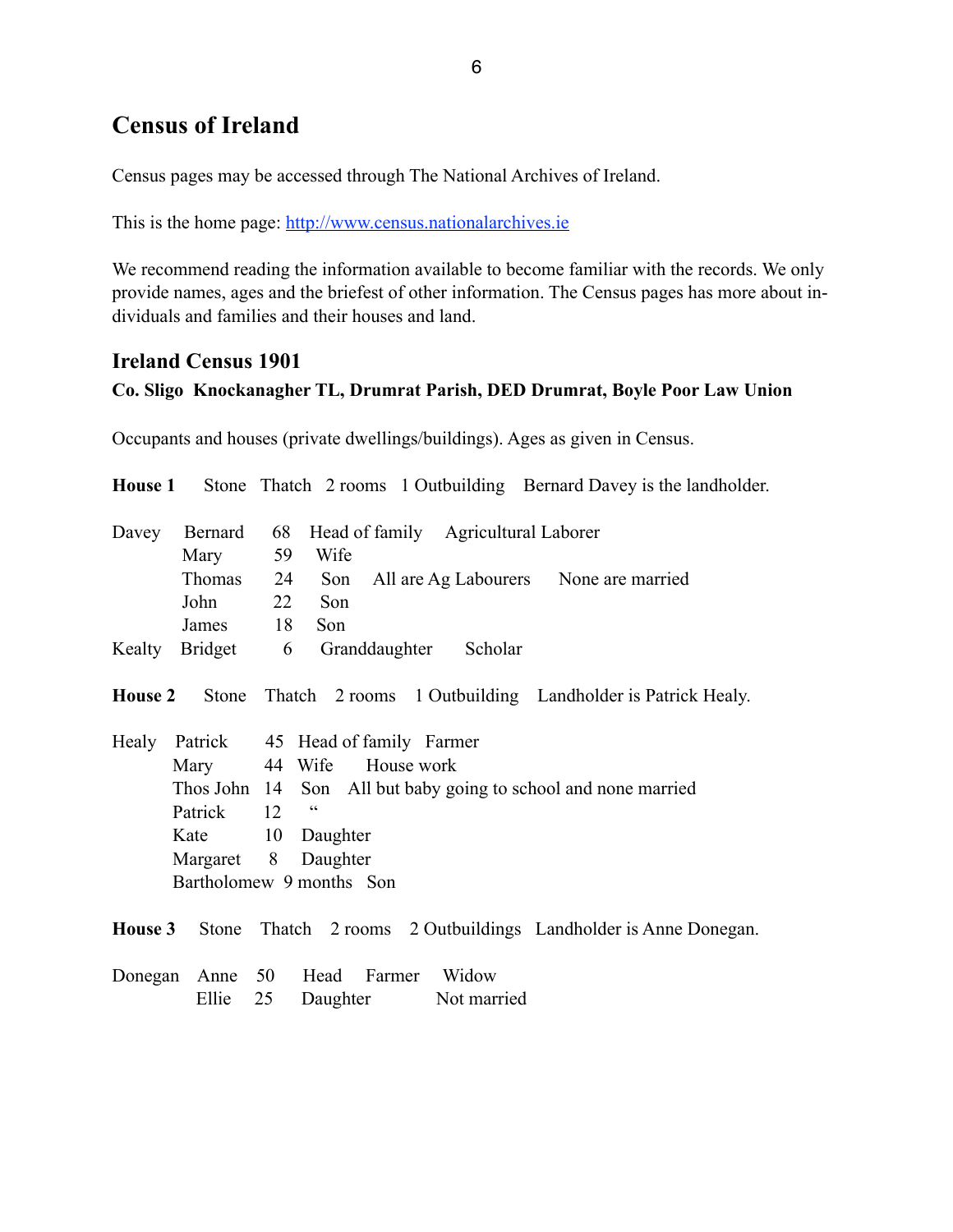- **House 4** Stone Thatch 2 rooms 1 Outbuilding Landholder is John Conlon.
- Conlon John 76 Head of family Retired shoemaker Widower Martin 40 Son Shoemaker Not married Mary 42 Daughter House keeper Not married
- **House 5** Stone Thatch 1 room 1 Outbuilding Landholder is Barly Donegan.
- Donegan Barly 78 Head Agricultural Laborer married Thomas 38 Son Ag Laborer Not married Margaret 70 Wife House keeper married
- **House 6** Stone Thatch 2 rooms 1 Outbuilding Landholder is Margaret Grogan
- Grogan Margaret 70 Head of family Cottier Widow Mick 28 Son Cottier's son Not married
- **House 7** Stone Thatch 1 room 1 Outbuilding Landholder is Patrick Henry.
- Henery [sic] Patrick 62 Head of family Railway Laborer Margaret 58 Wife Housekeeper
- **House 8** Stone Thatch 2 rooms 2 Outbuildings Landholder is Catherine Killoran.
- Killoran Catherine 72 Head of family Cottager Widow Mary 24 Daughter Housekeeper Not married Hannon Bridget 73 Lodger Widow
- **House 9** Stone Thatch 2 rooms 3 Outbuildings Landholder is Sarah McGowan.
- McGowan Sarah 55 Head of family Farmer Widow Bridget 32 Daughter Not married Catherine  $26$  " " Anne  $23$  "
- **House 10** Stone Thatch 2 rooms 3 Outbuildings Landholder is Bridget McGowan.

| McGowan |                    |   |                                    |                | Bridget 30 Head of family Housekeeper None here are married. |
|---------|--------------------|---|------------------------------------|----------------|--------------------------------------------------------------|
|         |                    |   | Winnie 26 Sister Farmer's daughter |                |                                                              |
|         | Margaret 22 Sister |   |                                    |                |                                                              |
|         | John 15 Brother    |   |                                    | <b>Scholar</b> |                                                              |
|         | James              | 8 | $\epsilon$                         |                |                                                              |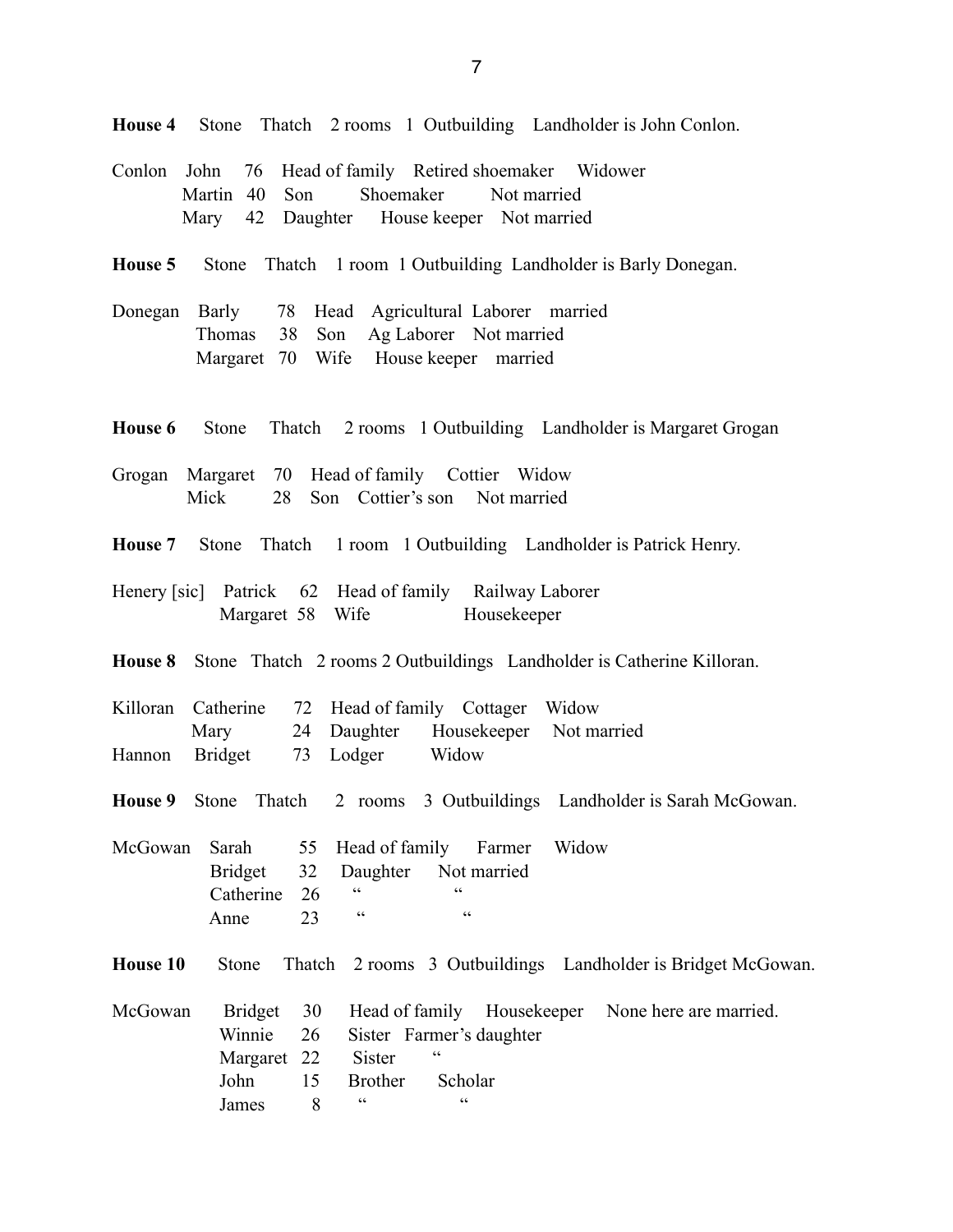**House 11** Stone Thatch 2 rooms No outbuildings Landholder is John Dyer.

Dyer John Head of family Carpenter Not married

**House 12** Stone Thatch 2 rooms 4 Outbuildings Landholder is John Kielty.

- Keelty [sic] John 34 Head of family Farmer Maria 26 Wife House work Mary Ellen 8 Daughter Attending school John Joseph 2 Son Bernard 6 months Son
- **House 13** Stone Thatch 2 rooms 5 Outbuildings Landholder is Patrick Henry.

Henry Patrick 75 Head of family Farmer Widower Shannon Michael 34 Son-in-law Farmer Margaret 31 Wife Housework Henry Ellen 25 Daughter

**House 14** Stone Thatch 3 rooms 6 Outbuildings Landholder is James McGowan.

|  | $\epsilon$      |                  | cc                                                                                                                            |
|--|-----------------|------------------|-------------------------------------------------------------------------------------------------------------------------------|
|  | Winfred 60 Wife | Kate 20 Daughter | McGowan James 56 Head of family Shepard<br>James 24 Son Ag Laborer Not married<br>Bridget 27 Daughter Housekeeper Not married |

**House 15** Stone Thatch 2 rooms 3 Outbuildings landholder is Thomas Henry.

Henery [sic] Thomas 30 Head of family Maggie 28 Wife Healy John 66 Uncle Farm servant Married

### **Ireland Census 1911 Co. Sligo Knockanagher TL, Drumrat Parish, DED Drumrat, Boyle Poor Law Union**

Occupants and houses (private dwellings/buildings). Ages as given in Census.

**House 1** Stone Thatch 2 rooms No outbuildings

Deavy Bryan 80 Head of family Laborer Mary 73 Wife Married 50 yrs w/ 7 children born live and 5 still living.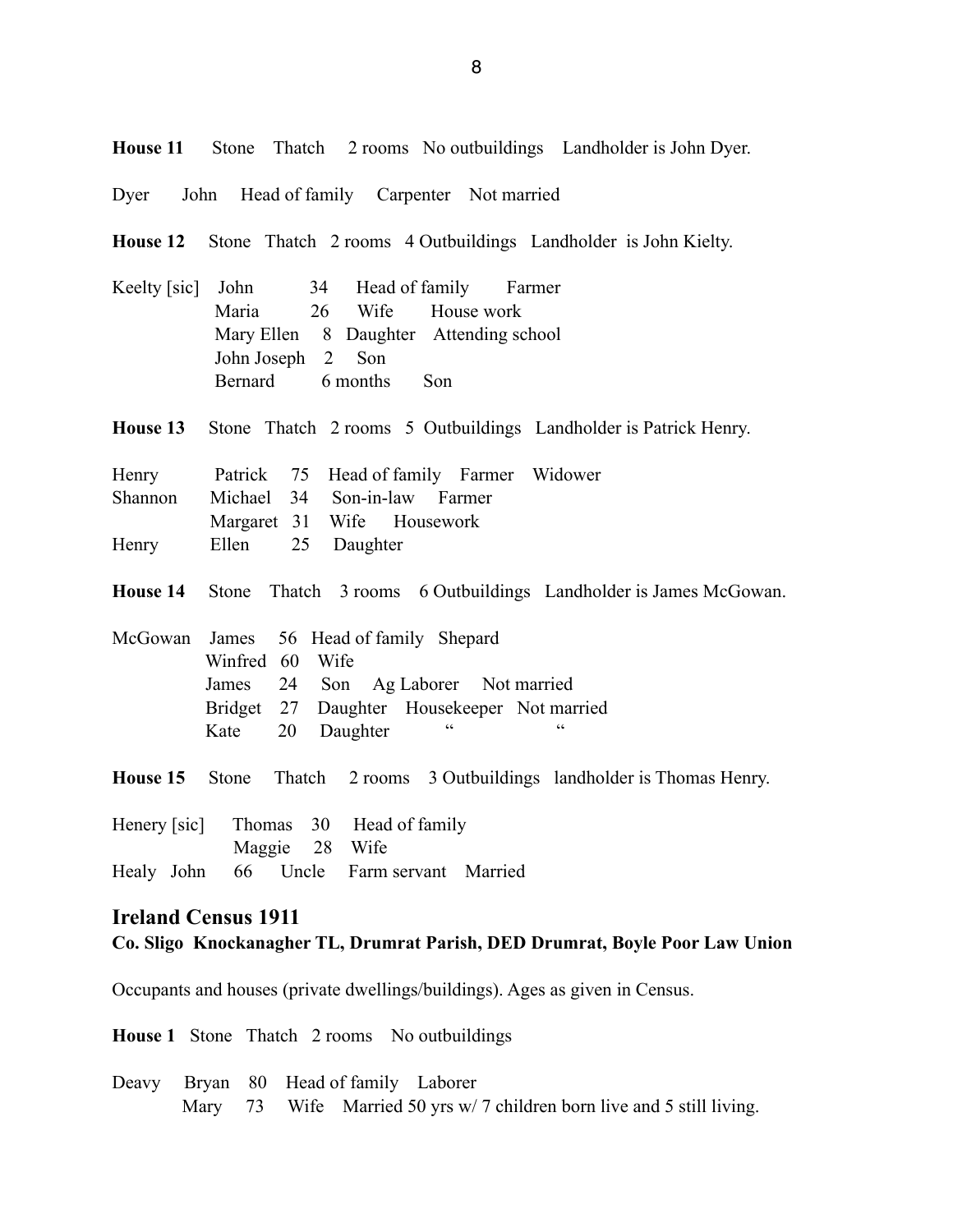|  |  | James 30 Son Laborer Single      |  |
|--|--|----------------------------------|--|
|  |  | Bridget 18 Grand daughter Single |  |

**House 2** Stone Thatch 2 rooms 1 Outbuilding

Healy Patrick 56 Head of family Mason Mary 54 Wife Married 24 yrs w/ 5 children born live and 5 still living Thomas J 23 Son Laborer Patrick 22 Son Laborer Kate 20 Daughter Margaret 19 Daughter Batty 10 Son School boy

**House 3** Stone Thatch 4 rooms 3 Outbuilding Landholder is Thomas Jackson.

- McGowan James 70 Head Farmer Winnifred 74 Wife Married 46 yrs w/ 7 children born live and 6 still living James 35 Son Single Kate 33 Daughter Single
- **House 4** Stone Thatch 2 rooms 3 Outbuildings
- Shannon Michael 46 Head of family Farmer Maggie 42 Wife Married 18 yrs and no children
- **House 5** Stone Thatch 2 rooms 5 Outbuildings
- Kielty John 46 Head Farmer Maria 45 Wife Married 19 yrs. w/ 9 children born live and 7 still living Mary Ellen 18 Daughter All siblings are Single Bernard 10 Son Scholar Maggie Anne 7 Daughter Scholar Dennis 5 Son Scholar Cormac 3 Son Patrick Jas 6 months Son

**House 6** Stone Thatch 2 rooms 1 outbuilding

Dyer John 67 Head of family Farmer Single

- **House 7** Stone Thatch 2 rooms 3 OUtbuildings
- Henry Thomas 45 Head of family Farmer Maggie 42 Wife Married 10 yrs. w/ 2 children born live and 2 still living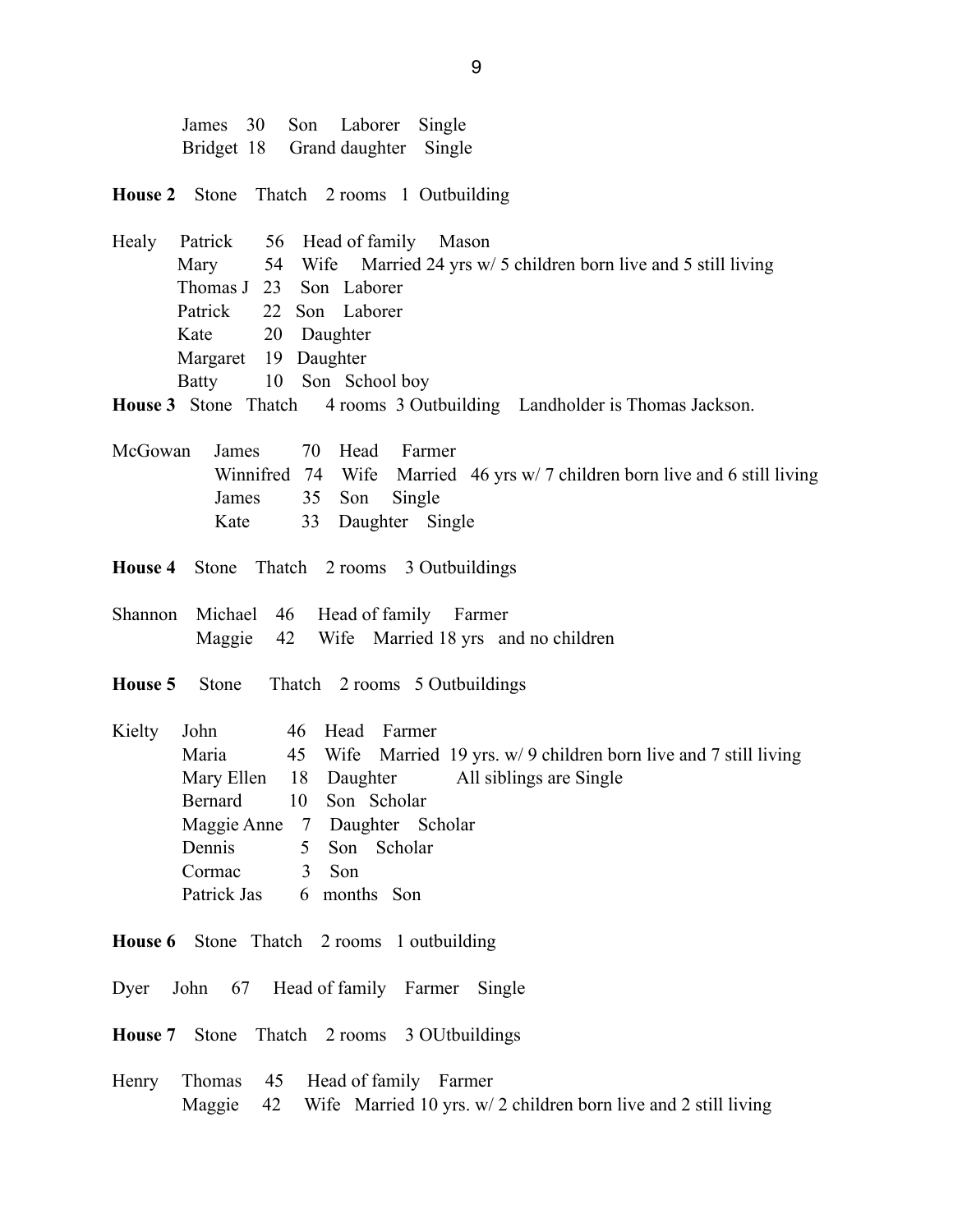Mary Jane 8 Daughter Scholar Single Bridget Agnes 6 Daughter Scholar Single

- **House 8** Stone Thatch 2 rooms 4 Outbuildings
- Conlon Martin 52 Head of family Boot and shoemaker Single Mary 56 Sister John 46 Brother Laborer
- **House 9** Stone Thatch 2 rooms 2 Outbuildings
- Hunt Hugh 74 Head of family Laborer Widower Margret 28 Daughter Single
- **House 10** Stone Thatch 2 rooms 2 Outbuildings
- Doonican Thomas 51 Head of family Laborer Single Healy Patrick 21 Nephew " "
- **House 11** Stone Thatch 2 rooms 3 Outbuildings
- McGowan Sarah 69 Head of family Farmer Widow Bridget 47 Daughter Single Catherine 35 Daughter Keelty Sarah Jane 3 Grand daughter Keelty Denis 43 Son-in-law Agricultural Laborer Widower
- **House 12** Stone Thatch 2 rooms 2 Outbuildings
- McGowan John 25 Head of family Farmer Single Bridget 38 Sister Single
- **House 13** Stone Thatch 1 room No outbuildings
- Henery Margaret 76 Head of family Widow
- **House 14** Stone Thatch 2 rooms 1 Outbuilding
- Grogan Michael 38 Head of family Eliza 35 Wife
- **House 15** Stone Thatch 2 rooms 1 outbuilding